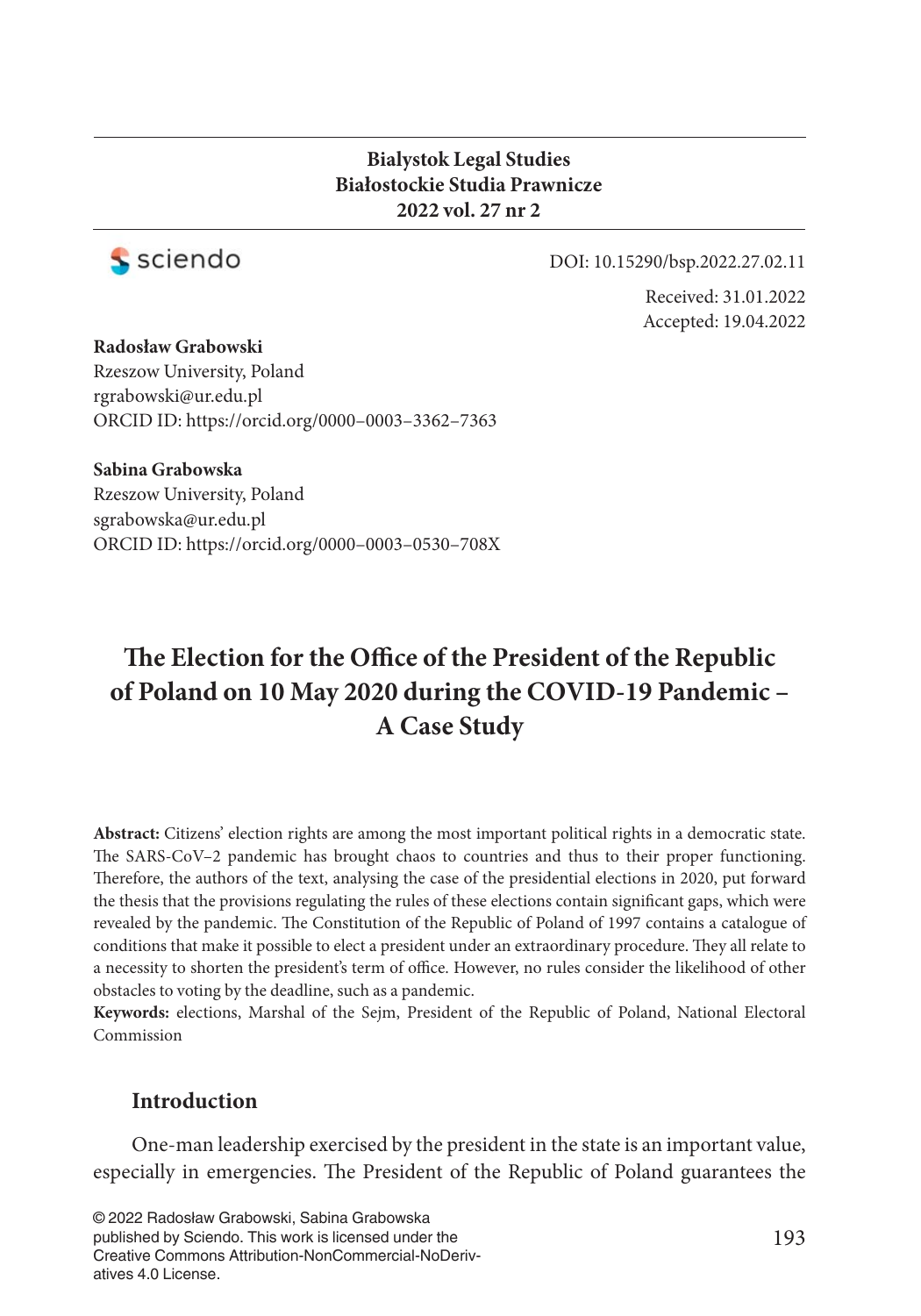continuity of state power.<sup>1</sup> At the same time, the continuity of the president's office in the Constitution of the Republic of Poland is guaranteed by the institution of the temporary performance of the president's duties. Let us add that this is not a substitution carried out according to the usual rules but a 'double' substitution, performed successively by the Marshal of the Sejm and the Senate, which minimises the risk of discontinuity of power. In this case, the constitution-maker complied with the required diligence, ensuring that the office of the president was held continuously.<sup>2</sup> The representatives of the doctrine emphasise that the provisions assign the 'deputy' president the same systemic function as the President of the Republic of Poland.<sup>3</sup> The Constitution of the Republic of Poland allows for the correct temporal functioning of the state in case of failure to elect a president. It even assumes that such situations will occur and lays down regulations for this circumstance, but the expiry of the term of office was not mentioned among the premises of 'replacing' the president. The lack of such provisions could have been the reason for actions taken to conduct the elections to the office of the President of the Republic of Poland, ordered for 10 May 2020.

The events accompanying the elections of the President of the Republic of Poland in 2020 allow us to argue that the provisions regulating the rules of this election contain significant gaps. Although the authors of the Constitution of the Republic of Poland of 1997 took into account premises enabling the election of the head of state outside the ordinary mode,<sup>4</sup> i.e. in an extraordinary mode,<sup>5</sup> all of them relate to the situation in which it is necessary to shorten the president's term of office. There are no provisions that consider the probability of obstacles that would prevent the voting from being held within the prescribed period. This gap is not fulfilled by the provisions of the Electoral Code,<sup>6</sup> which regulates numerous issues related to the election and term of office of the President of the Republic of Poland, but does not comprehensively regulate these issues.

Disadvantages of the legal acts were revealed during the elections of the President of the Republic of Poland, organised during the crisis. Regardless of the ade-

<sup>1</sup> Art. 126 sec. 1 of the Constitution of the Republic of Poland of 2 April 1997 (Journal of Laws No. 78, item 483 as amended), http://isap.sejm.gov.pl/isap.nsf/DocDetails.xsp?id=WDU19970780483 (accessed 31.01.2022), further: the Polish Constitution. D. Dudek, Prezydent Rzeczypospolitej Polskiej – refleksje w 100-lecie instytucji, 'Przegląd Prawa Konstytucyjnego' 2021, no. 4(62), p. 39.

<sup>2</sup> M. Florczak-Wątor, Konstytucyjne uregulowania problematyki zastępstwa prezydenta w Rzeczypospolitej Polskiej i państwach z nią sąsiadujących, 'Przegląd Prawa Konstytucyjnego' 2010, no. 2–3, p. 187.

<sup>3</sup> G. Pastuszko, Marszałek Sejmu jako osoba wykonująca tymczasowo obowiązki Prezydenta RP – dylematy konstytucyjne, 'Przegląd Prawa Konstytucyjnego' 2011, no. 1(5), p. 94.

<sup>4</sup> Art. 127 sec. 4–6, Art. 128 sec. 2 of the Polish Constitution.

<sup>5</sup> Art. 128 sec. 2 in connection with Art. 131 sec. 1 and 2 of the Polish Constitution.

<sup>6</sup> Act of 5 January 2011 – Electoral Code (uniform text, Journal of Laws of 2020, item 1319 as amended), https://isap.sejm.gov.pl/isap.nsf/download.xsp/WDU20110210112/U/D20110112Lj. pdf (accessed 31.01.2022).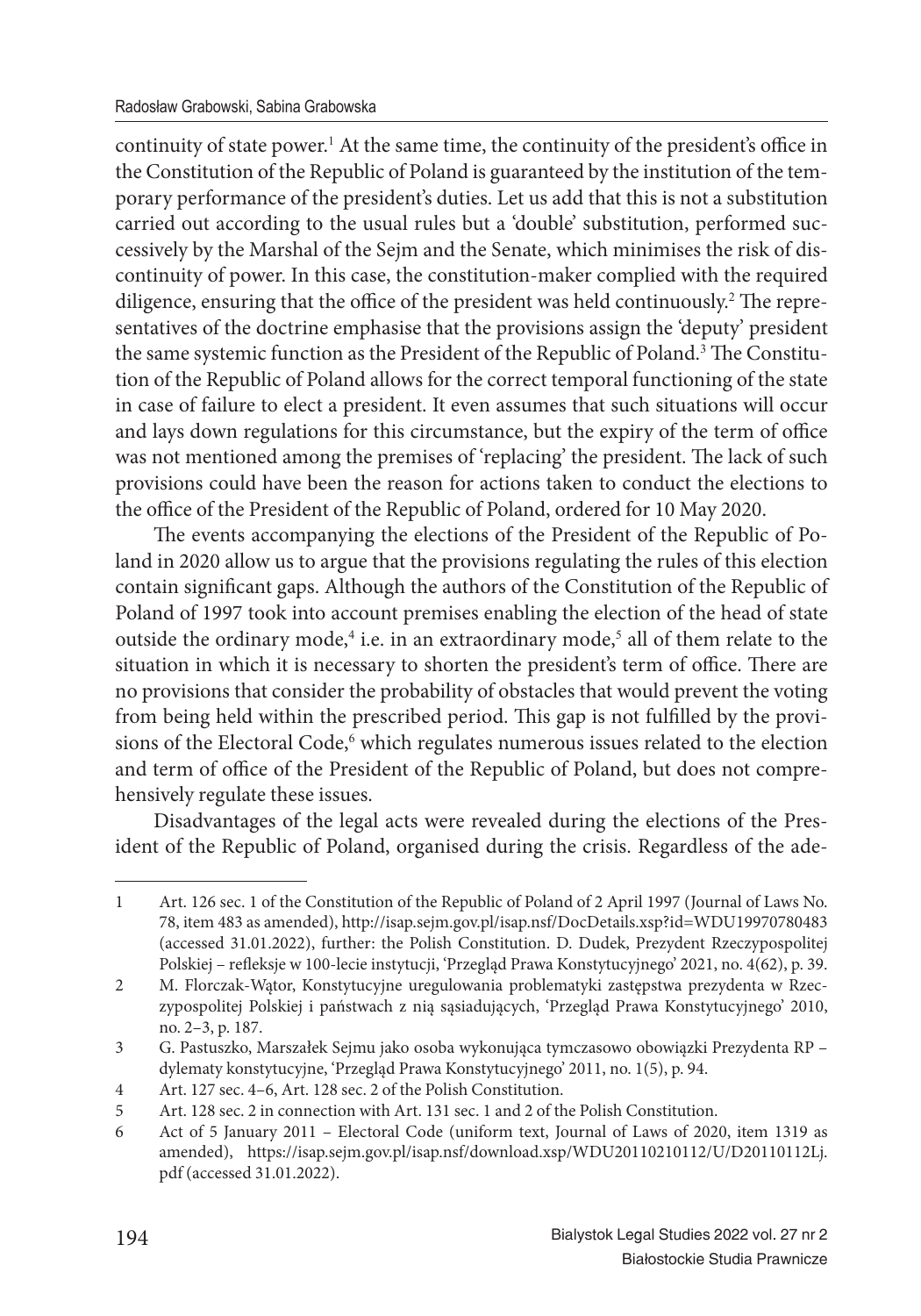quacy of the measures applied in Poland in spring 2020, it should be assumed that it was an example of such flaws. The legal assessment of the activities of the Polish government and parliament at the beginning of the coronavirus pandemic will certainly be the subject of many studies. This analysis attempts to assess selected aspects of the organisation of the elections of 10 May 2020 and the adequacy of actions taken by the authorities, with particular emphasis on the provisions constituting the basis for making specific decisions. For this purpose, an analysis of the Constitution of the Republic of Poland, the Electoral Code, other acts, resolutions, and communications of the National Electoral Commission (hereinafter: PKW) related to the election of the President of the Republic of Poland of 10 May 2020 will be carried out.

# **1. Constitutional Regulations**

The rules governing the president's election during political transformations in Poland in 1989–1990 were subject to rapid changes.<sup>7</sup> Originally, the election of the President of the People's Republic of Poland was made by the National Assembly,<sup>8</sup> but in the following year, the regulations were changed.<sup>9</sup> As a result of amending the Constitution of the Republic of Poland of 1952, according to point 1 of Art. 32b sec. 1, the election of the President of the Republic of Poland was conducted by the National Assembly. The solutions developed in the 1990s were consolidated in the Constitution of the Republic of Poland of 1997.

The most important regulations related to the elections of the President of the Republic of Poland are included in Art. 128 sec. 2 of the Constitution of the Republic of Poland: 'The election of the President of the Republic shall be ordered by the Marshal of the Sejm to be held on a day no sooner than 100 days and no later than 75 days before expiry of the term of office of the serving President of the Republic, and in the event of the office of President of the Republic falling vacant - no later than the 14th day thereafter, specifying the date of the election which shall be on a non-work-

<sup>7</sup> R. Mojak, Instytucja prezydenta RP w okresie przekształceń ustrojowych, Lublin 1995, p. 182.

<sup>8</sup> Art. 32a and Art. 32b of the Act of 7 April 1989 amending the Constitution of the Polish People's Republic (Journal of Laws No. 19, item 101) entrusted the election of the President of the People's Republic of Poland to the National Assembly, requiring an absolute majority in the presence of at least half of the members of the assembly. The term of office was six years, and the regulations forbid holding this office again, https://isap.sejm.gov.pl/isap.nsf/download.xsp/ WDU19890190101/O/D19890101.pdf (accessed 31.01.2022). R. Grabowski, Evolution of the Constitutional Organ on the Example of the Polish National Assembly, 'Przegląd Prawa Konstytucyjnego' 2020, no. 5(57), p. 75, K.M. Bezubik, A. Olechno, Could the Election Deposit Become an Electoral Qualification? Remarks on the Example of the Election of Head of State, 'Białostockie Studia Prawnicze' 2016, no. 20/A, pp. 273–281.

<sup>9</sup> Act of 27 September 1990 on the amendment to the Constitution of the Republic of Poland (Journal of Laws No. 67, item 397), https://isap.sejm.gov.pl/isap.nsf/download.xsp/WDU19900670397/O/ D19900397.pdf (accessed 31.01.2022).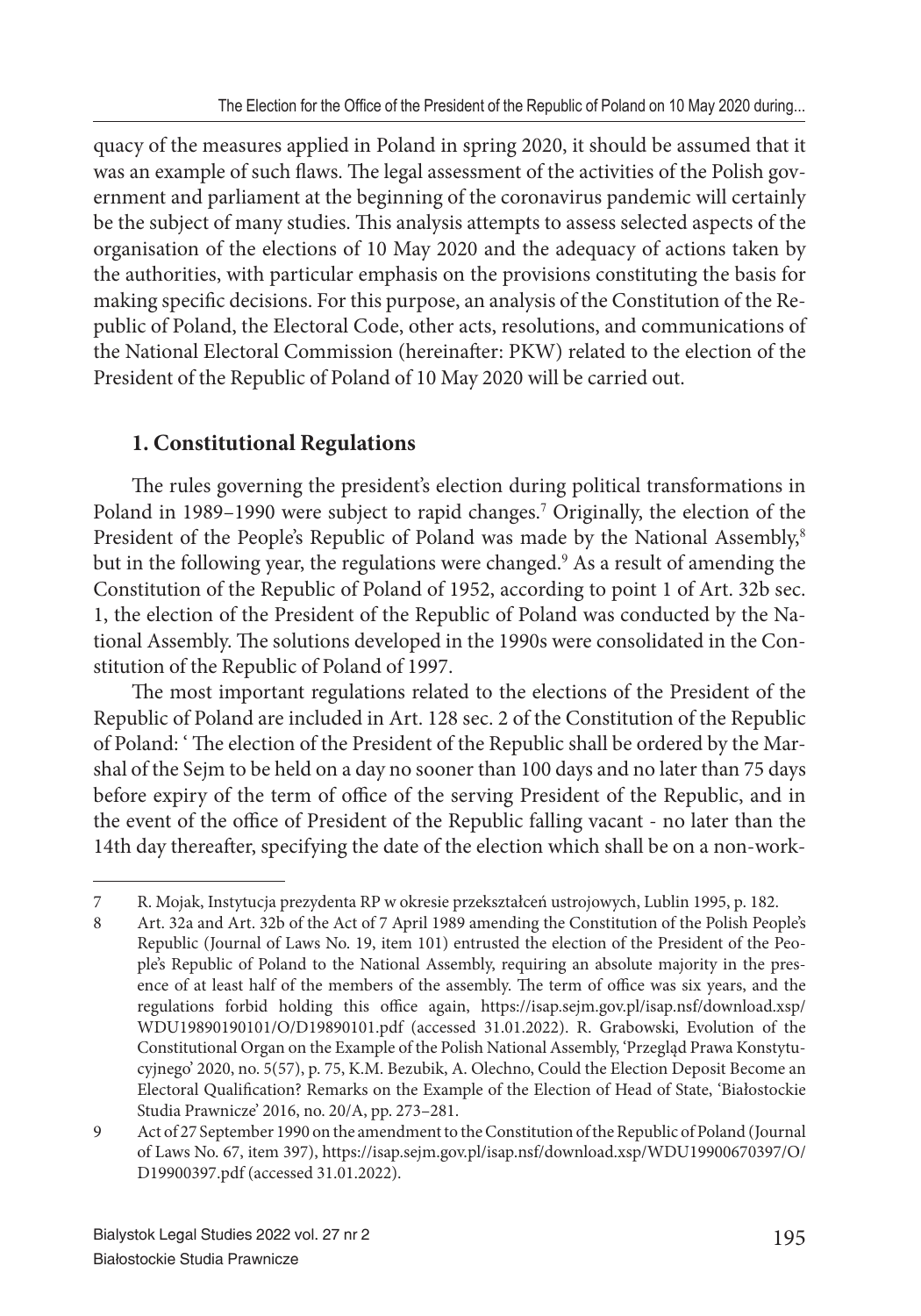ing day and within a period of 60 days of the day of ordering the election.' Therefore, the Constitution defines the election schedule in an ordinary situation (the seat is filled) and an extraordinary situation (vacant seat). In both situations, there are specific deadlines within which a choice is possible, but in an emergency, they are shorter. In both cases, the Marshal of the Sejm must undertake activity in this respect, but the provisions leave him with only minimal decision-making slack. The situation where the deadline expires and voting does not take place has not been settled. In 2020, practice proved that there might be ineffective elections or ineffective attempts to conduct them by an organ without constitutional authority in this regard.

The provisions of Art. 127 sec. 2 and Art. 128 sec. 1 of the Polish Constitution refer to the term of office of the President. The former states that he is re-elected for a five-year term and may be re-elected only once, the latter indicates that his term of office begins on the day he takes office. A drawback of this regulation is the lack of references to the end of the term of office. Practice indicates a literal interpretation of the provisions, and the full terms so far lasted exactly five years, with a oneday tolerance. However, the Constitution of the Republic of Poland does not provide instructions on how to proceed in case of an inability to hold elections within the constitutional time limit unless an extraordinary state is introduced. It should be assumed that some crises may not justify introducing such a state, or it cannot be introduced before the election date due to too little time. In such a situation, it is important to establish when the term of office of the President of the Republic of Poland will end. Does it happen five years after taking office, or only after assuming office by the President-elect?

The analyses of the 'replacement' of the President of the Republic of Poland by the Marshal of the Sejm highlight this problem.<sup>10</sup> According to the provisions of Art. 131 sec. 2 of the Constitution of the Republic of Poland, the 'The Marshal of the Sejm shall, until the time of election of a new President of the Republic, temporarily discharge the duties of the President of the Republic in the following instances: 1) the death of the President of the Republic; 2) the President's resignation from office; 3) judicial declaration of the invalidity of the election to the Presidency or other reasons for not assuming office following the election; 4) a declaration by the National Assembly of the President's permanent incapacity to exercise his duties due to the state of his health; such declaration shall require a resolution adopted by a majority vote of at least two-thirds of the statutory number of members of the National Assembly; 5) dismissal of the President of the Republic from office by a judgment of the Tribunal of State.' The ill-thought-out narrow catalogue of conditions necessary to perform

<sup>10</sup> Z. Witkowski, Prezydent Rzeczypospolitej Polskiej, (in:) Z. Witkowski (ed.), Prawo konstytucyjne, Toruń 2001, p. 300.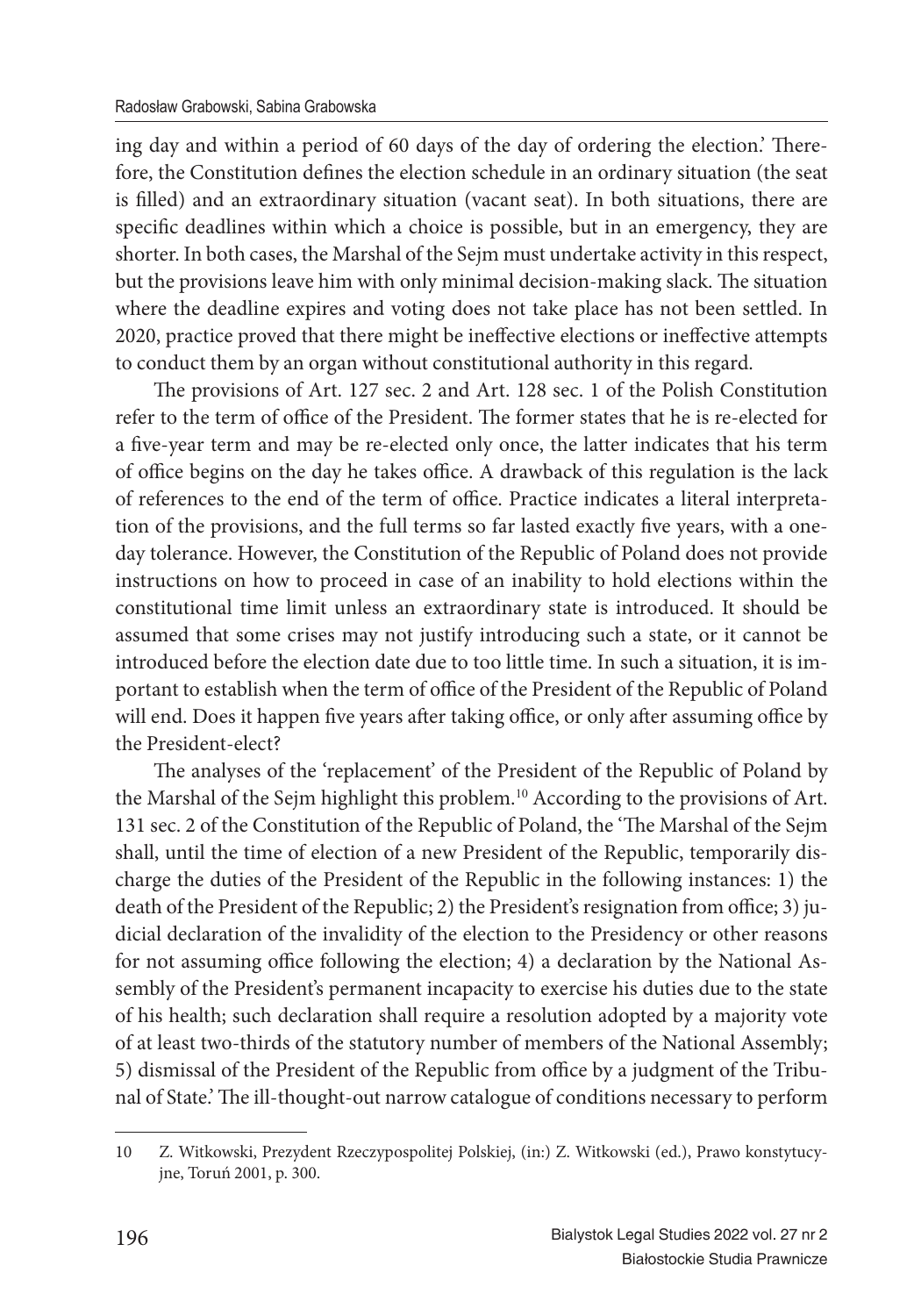the "substitution" is criticized<sup>11</sup>, The ill-thought-out narrow catalogue of conditions necessary to perform the "substitution" is criticized.<sup>12</sup>

The provisions in force in 1990–1997 entrusted the National Assembly with determining the validity of the election of the President of the Republic of Poland. The Constitution of the Republic of Poland of 1997 introduced a significant amendment in this respect, transferring the competence to declare the validity or invalidity of an election to the Supreme Court (Art. 129 sec. 1 and 3). In the case of the presidential election ordered for 10 May 2020, the content of Art. 129 sec. 3 states: 'If the election of the President of the Republic is declared invalid, new elections shall be held pursuant to the principles provided for in Art. 128 sec. 2 for vacancies in the office of the President of the Republic of Poland', i.e. on a non-working day within 60 days from ordering elections.

### **2. Electoral Code**

The provision of Art. 127 sec. 7 of the Polish Constitution on the principles and procedure of nominating candidates and holding elections and the conditions of validity of the election of the President refers to the Act.<sup>13</sup> In this way, the legislator entrusted the clarification of the election rules to the legislator who decided to adopt the Electoral Code, assuming that it was to regulate the issue of elections in a comprehensive manner. The analysis of the code provisions relating to the presidential elections concludes that the Act does not fulfil its system function. Some provisions constitute an almost literal repetition of constitutional regulations (Art. 287–289, 292). Code regulations do not cover the areas related to the election of the President of the Republic of Poland, the regulation of which was assumed by the Constitution of the Republic of Poland. As an example, there are issues relating to the presidential term of office, the beginning and end of which are specified in the code as follows: 'The President of the Republic takes office after taking the oath' (Art. 291  $\frac{6}{9}$  4), the

<sup>11</sup> D. Górecki, Pozycja ustrojowo-prawna prezydenta Rzeczypospolitej Polski i rządu w ustawie konstytucyjnej z 23 kwietnia 1935 roku, Łódź 1992, p. 53, F. Siemieński, Ewolucja instytucji Prezydenta Rzeczypospolitej Polskiej, 'Annales Universitatis Marie Curie-Sklodowska Lublin – Polonia', vol. XXXVII, 13, sectio G, 1990, p. 189, J. Ciapała, Prezydent w systemie ustrojowym Polski, Warsaw 1999, p. 127, M. Zubik, Gdy marszałek Sejmu jest pierwszą osobą w państwie, czyli polskie interregnum, 'Przegląd Sejmowy' 2010, no. 5, p. 78.

<sup>12</sup> P. Winczorek, Komentarz do Konstytucji Rzeczypospolitej Polskiej z dnia 2 kwietnia 1997 r., Warsaw 2000, p. 178; G. Pastuszko, *op. cit.*, pp. 95–96.

<sup>13</sup> R. Balicki, Weryfikacja ważności wyborów ogólnokrajowych w Polsce, 'Przegląd Prawa Konstytucyjnego' 2021, no. 4(62), p. 249.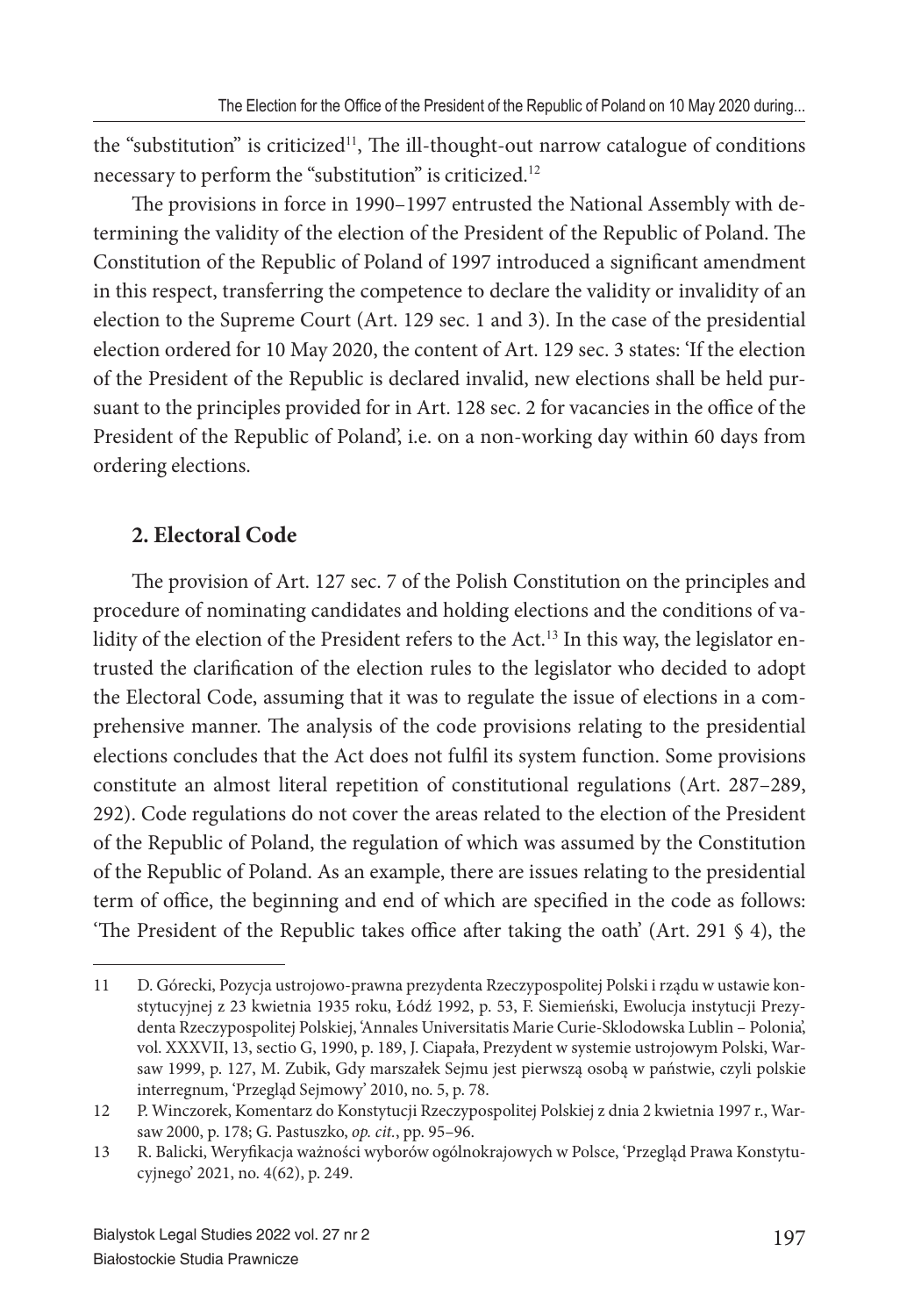'outgoing President of the Republic shall terminate his office upon the swearing of the newly elected President of the Republic of Poland' (Art. 291 § 2).<sup>14</sup>

While constitutional regulations provide for extraordinary situations related to holding the office of the President of the Republic of Poland, the code regulations are devoid of deeper reflection in this regard. Only the provisions of Art. 293 of the Electoral Code assume that the course of elections may sometimes deviate from the norm; however, the catalogue of extraordinary situations that may occur during the election for the office of the President of the Republic of Poland includes only two cases: the nomination of only one candidate (Art. 293 § 1) and the lack of candidates (§ 3).15 It is too narrow an approach that does not list the premises known to the Polish legal system in detail, described in detail in the acts regulating the introduction of emergency and epidemic measures, and does not refer to these legal acts. Meanwhile, it should be assumed that not in every such case will a state of emergency be introduced – postponing the election – either for objective reasons (too little time) or subjective reasons (type of threat, lack of political will).

Therefore, it can be concluded that the Electoral Code contains significant regulatory gaps. Despite its considerable volume, this act does not address many significant issues that the constitution-maker ordered to be regulated in the Act. It can be assumed that further shortcomings of the code regulations will emerge in the future, preventing the holding of elections in the event of abnormal situations, which will harm the functioning of the constitutional organs of the state.

# **3. Organisation of Elections during the Pandemic**

The activities related to the elections for the office of the President of the Republic of Poland in 2020 were initiated by the Marshal of the Sejm of the Republic of Poland. On 5 February 2020 he issued a decision ordering the elections and setting their date for 10 May 2020 and scheduling election activities.<sup>16</sup> The spreading SARS-CoV-2 epidemic disrupted the activity of administration bodies, candidates and supporting election committees. On 4 March 2020 the first case of infection with this virus was found in Poland. On 11 March 2020 the virus-induced COVID-19 disease was designated a pandemic by the World Health Organization. The Polish authorities initially

<sup>14</sup> G. Maroń, Instytucja przysięgi Prezydenta w polskim porządku prawnym, 'Przegląd Prawa Konstytucyjnego' 2012, no. 2 (10), p. 159.

<sup>15</sup> Pursuant to Art. 293 of the Electoral Code, the National Electoral Commission confirms this fact by way of a resolution, which it submits to the Marshal of the Sejm, makes it public and announces it in the Journal of Laws of the Republic of Poland, and the Marshal of the Sejm again orders elections no later than on the 14th day from the date of announcement of the resolution.

<sup>16</sup> Decision of the Marshal of the Sejm of the Republic of Poland of 5 February 2020 on ordering the election of the President of the Republic of Poland (Journal of Laws, item 184), http://isap.sejm. gov.pl/isap.nsf/download.xsp/WDU20200000184/O/D20200184.pdf (accessed 31.01.2022).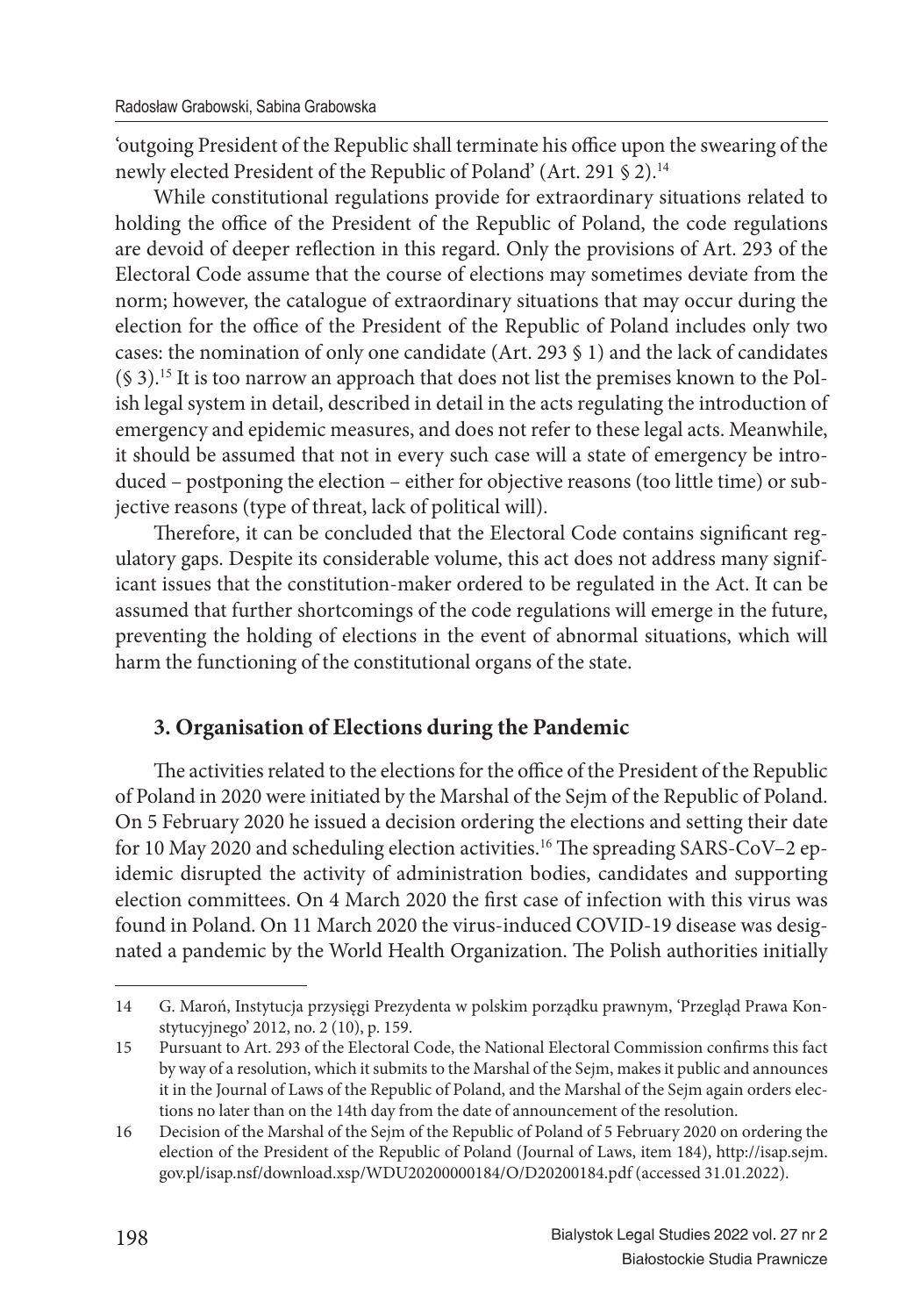introduced an epidemic emergency between 14 and 20 March 2020<sup>17</sup> and then a state of epidemic.<sup>18</sup> Despite the constitutional and statutory premises, it was not decided to introduce a state of natural disaster in Poland, as in many other countries.

Instead, a draft of a special act was prepared on special solutions related to the prevention, counteraction and combating of COVID-19, other infectious diseases and resulting crises. This legal act was to provide the rulers with the tools necessary during a pandemic. The Act was adopted on 2 March 2020<sup>19</sup> and entered into force on 8 March. On 31 March the Act was amended twice, interfering with numerous areas of the state's functioning, including the provisions of the Electoral Code. This included expanding the catalogue of people entitled to vote by correspondence method, including this subject to compulsory quarantine or isolation at home on the day of voting, as well as those who have reached the age of 60 at the latest on the day of the election (Art. 40).<sup>20</sup>

Regardless of the procedure for amending the provisions of the Electoral Code, it should be stated that the above modification of the provisions was adequate to the epidemic situation at that time and made it possible to elect the President of the Republic of Poland within the constitutional period. The preparations for the elections were, however, interrupted by the Prime Minister, who, on 16 April, issued decisions based on which he ordered the Polish Security Printing Works S.A. to prepare the materials necessary for the correspondence elections of the President of the Republic of Poland<sup>21</sup> and Poczta Polska (Polish Post) to take the organisational steps necessary for preparing and holding such elections.<sup>22</sup> These decisions became the subject of court proceedings, in which a final judgment was issued. The Provincial Admin-

<sup>17</sup> Pursuant to Art. 293 of the Electoral Code, the National Electoral Commission confirms this fact by way of a resolution, which it submits to the Marshal of the Sejm, makes it public and announces it in the Journal of Laws of the Republic of Poland, and the Marshal of the Sejm again orders elections no later than on the 14th day from the date of announcement of the resolution.

<sup>18</sup> Regulation of the Minister of Health of 20 March 2020 on the declaration of an epidemic in the territory of the Republic of Poland (Journal of Laws, item 491, as amended), https://isap.sejm.gov. pl/isap.nsf/DocDetails.xsp?id=WDU20200000491 (accessed 31.01.2022).

<sup>19</sup> Act of 2 March 2020 on special solutions related to the prevention, 'ounteracting and combating of COVID-19, other infectious diseases and crisis situations caused by them (Journal of Laws, item 374, as amended), http://isap.sejm.gov.pl/isap.nsf/download.xsp/WDU20200000374/O/ D20200374.pdf (accessed 31.01.2022), further: the Covid Act.

<sup>20</sup> The Act of 31 March 2020 amending the Act on special solutions related to the prevention, counteracting and combating of COVID-19, other infectious diseases and crisis situations caused by them and some other acts (Journal of Laws, item 568), http://isap.sejm.gov.pl/isap.nsf/download.xsp/WDU20200000568/O/D20200568.pdf (accessed 31.01.2022). See: M. Dahl, M. Lewandowska, COVID-19 a proces legislacyjny – posiedzenia Sejmu Rzeczypospolitej Polskiej IX kadencji, 'Przegląd Prawa Konstytucyjnego' 2021, no. 5(63), p. 137.

<sup>21</sup> Decision of the President of the Council of Ministers of 16 April 2020. BPRM.4820.2.4.2020.

<sup>22</sup> Decision of the President of the Council of Ministers of 16 April 2020. BPRM.4820.2.3.2020.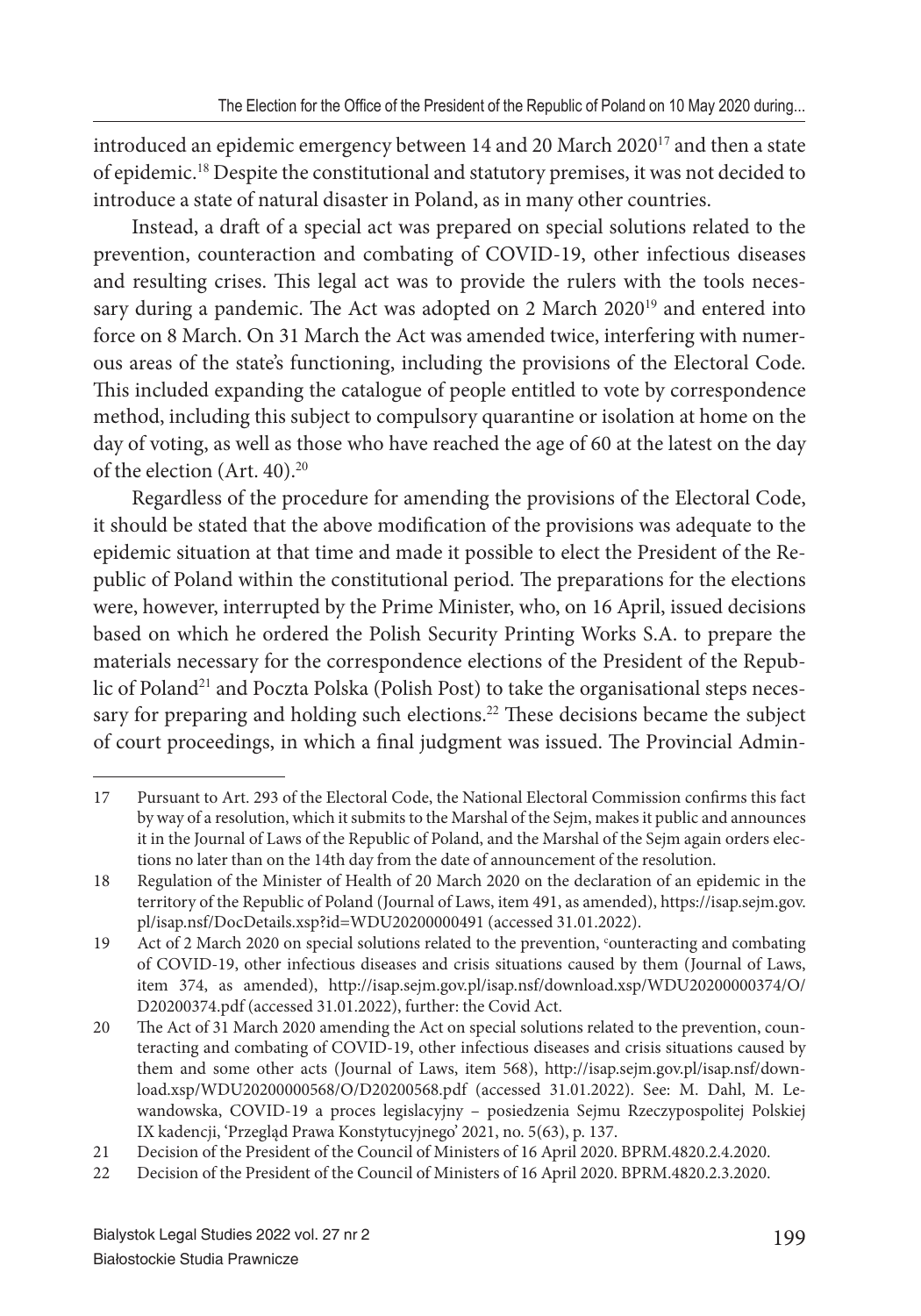istrative Court in Warsaw on 15 September 2020<sup>23</sup> annulled both decisions because they had no legal basis. It also found that the decision of the President of the Council of Ministers 'grossly violated Art. 127 sec. 1 of the Constitution of the Republic of Poland due to the fact that it commissioned Poczta Polska to prepare elections for the President of the Republic of Poland only by correspondence, i.e. in a manner that did not guarantee voters equal, direct and secret voting and was contrary to the applicable law'.<sup>24</sup> Moreover, the Provincial Administrative Court stated that the 'violation of Art. 157 § 1 and Art. 187 § 1 and § 2 of the Electoral Code, because the above-mentioned provisions are clear, do not require interpretation and in a precise and binding manner *erga omnes* constitute the exclusive competence of the PKW as the highest authority competent in matters of holding elections in the Republic of Poland'.25 Provincial Administrative Court also stated gross violation of Art. 7 of the Polish Constitution, Art. 6 of the Code of Administrative Procedure, Art. 5 of the Act of 8 August 1996 on the Council of Ministers,<sup>26</sup> Art. 11 sec. 2 in connection with Art. 11 sec. 2a, sec. 3 of the COVID-19 Act.

Holding the elections on 10 May 2020 in a manner not compliant with the Electoral Code – i.e. by correspondence by Poczta Polska – was to be guaranteed by the Act of 6 April 2020 on the special rules for holding general elections for the President of the Republic of Poland ordered in 2020.<sup>27</sup> The Act was based on similar assumptions, such as the decisions of the Prime Minister of 16 April 2020. Voting was to take place only by correspondence (Art. 2 sec. 1). Poczta Polska (Art. 3 sec. 1) was responsible for organising and holding the elections. Decisions significant for the elections were to be made by the minister competent for state assets (e.g. establishing the model of the voting card, Art. 3 sec. 9) and the votes were to be verified using the PE-SEL number (Art. 14 sec. 2). The manner of organising elections adopted in the Act raises doubts about ensuring the principle of direct elections and the method of iden-

<sup>23</sup> Judgment of the Provincial Administrative Court in Warsaw on 15 September 2020 regarding the complaints of the Ombudsman and the Free Society Foundation based in Poznań against the decision of the Prime Minister of 16 April 2020, ref. BPRM.4820.2.3.2020 regarding the order of Poczta Polska S.A. implementation of activities in the field of counteracting COVID-19 aimed at the preparation and holding of the elections of the President of the Republic of Poland in 2020 by correspondence, Ref. no. VII SA / Wa 992/20, https://bip.warszawa.wsa.gov.pl/download/attachment/3545/pelna-tresc-wyroku-w-sprawie-vii-sa-wa-992–20.pdf (accessed 30.01.2022).

<sup>24</sup> *Ibidem,* p. 33.

<sup>25</sup> *Ibidem,* p. 39.

<sup>26</sup> J. Szymanek, Bezpieczeństwo procesów wyborczych (uwagi de lege lata i de lege ferenda na tle rozwiązań stosowanych w państwach demokratycznych), 'Zeszyty Prawnicze' 2017, no. 1(53), pp. 9–40.

<sup>27</sup> The Act of 6 April 2020 on the special rules for holding general elections for the President of the Republic of Poland ordered in 2020 (Journal of Laws, item 827), https://isap.sejm.gov.pl/isap.nsf/ download.xsp/WDU20200000827/O/D20200827.pdf (accessed 30.01.2022).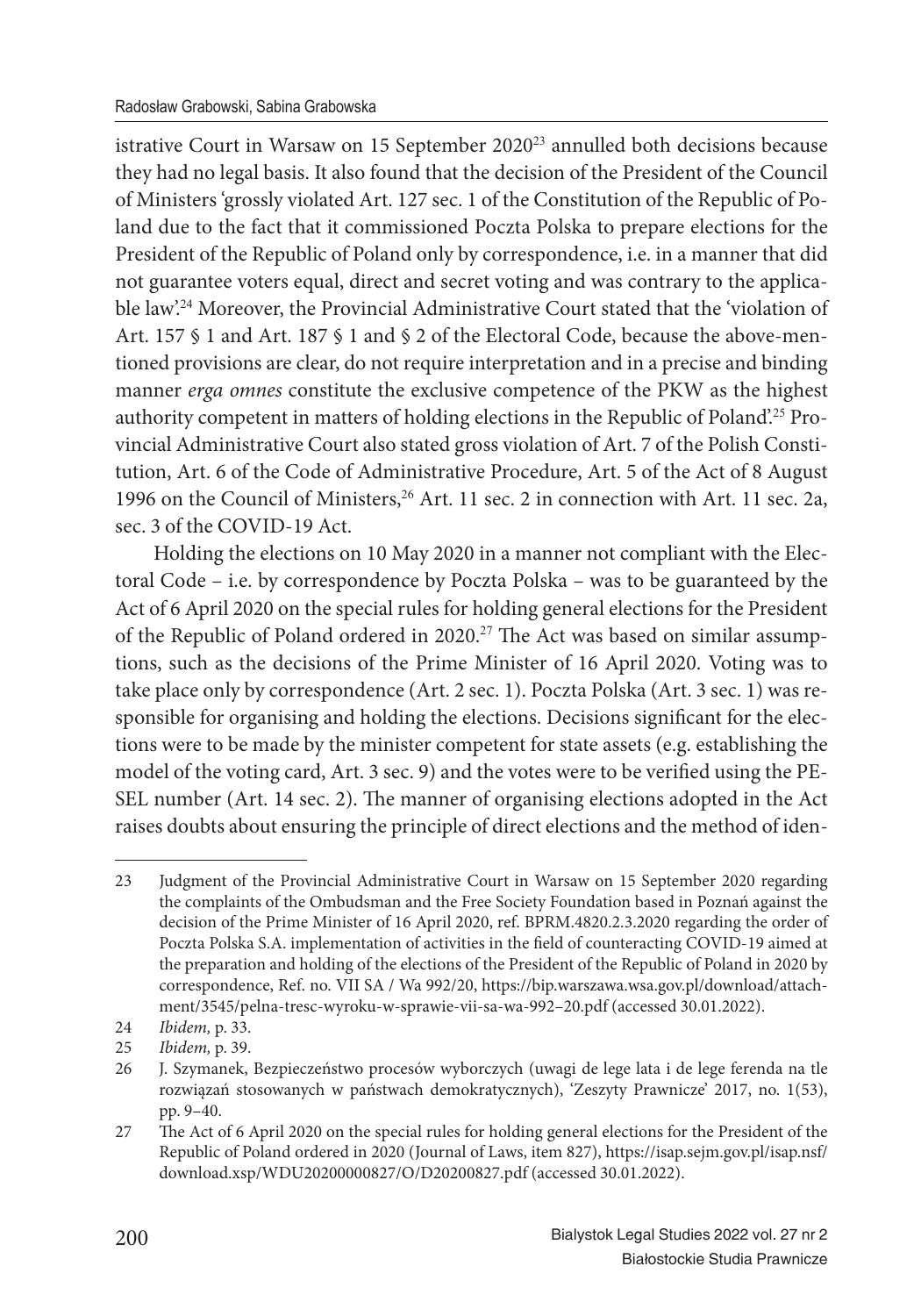tifying the entitled person and verifying the vote – the principle of secret voting.<sup>28</sup> The Act was adopted – after the Senate's amendments were rejected – in the Sejm on 7 May 2020, signed by the President of the Republic of Poland on 8 May, with the announcement and entry into force on 9 May, i.e. on the day before the date for which the elections were called.<sup>29</sup>

The National Electoral Commission, in a communique of 7 May 2020, assessed the situation as follows: 'The National Electoral Commission informs that it has undertaken all activities related to the election of the President of the Republic of Poland, ordered by the Marshal of the Sejm of the Republic of Poland on 10 May 2020, to which it was obliged by law. However, on 16 April 2020, the Act on special support instruments in connection with the spread of the SARS-CoV–2 virus was passed.<sup>30</sup> Under Art. 102 of this Act, the information obligations resulting from the provisions of the Electoral Code imposed on commune heads and election commissioners, as well as provisions concerning the issuing of certificates of the right to vote, postal voting and proxy voting, were suspended. First of all, the powers of the National Electoral Commission concerning determining the specimen of the voting card and ordering the printing of the cards have been suspended. Depriving the National Electoral Commission of the legal possibility to print ballots made voting in the election of the President of the Republic of Poland on 10 May 2020 impossible. Election cards are a prerequisite for voting. The legal regulation deprived the National Electoral Commission of the instruments necessary to perform its duties. In this context, the National Electoral Commission informs voters, election committees, candidates, election administrations and local government units that voting cannot be held on 10 May 2020.'31

The analysis proves that the voting on 10 May 2020 could not take place not so much for epidemic reasons, but because of organisational and legal chaos. Considering that the establishment of the calendar of presidential elections by the Marshal of the Sejm takes place through a one-off legal act, it was not possible to reissue an ordinance with different content.<sup>32</sup> Therefore, it should be concluded that the activi-

<sup>28</sup> M. Musiał-Karg, Głosowanie korespondencyjne podczas pandemii COVID-19. Doświadczenia z polskich wyborów prezydenckich w 2020 r., 'Przegląd Prawa Konstytucyjnego' 2021, no. 2(60), p. 31.

<sup>29</sup> A. Jackiewicz, Postal Voting and Voting by Proxy as an Alternative Voting Methods in the Light of the Electoral Code in Poland, 'Białostockie Studia Prawnicze' 2016, no. 20/A, pp. 261–271.

<sup>30</sup> Act of 16 April 2020 on specifi c support instruments in connection with the spread of SARS-CoV–2 virus (Journal of Laws, item 695), https://isap.sejm.gov.pl/isap.nsf/DocDetails. xsp?id=WDU20200000695 (accessed 30.01.2022).

<sup>31</sup> The announcement is available on the website: https://pkw.gov.pl/aktualnosci/wyjasnienia-stanowiska-komunikaty/komunikat-panstwowej-komisji-wyborczej-z-dnia-7-maja-2020 roku (accessed 30.01.2022).

<sup>32</sup> J. Flis, Gang Olsena w amoku, 'Tygodnik Powszechny' 05.05.2020, http://jaroslawflis.blog.tygodnikpowszechny.pl/2020/05/05/gang-olsena-w-amoku/ (accessed 30.01.2022).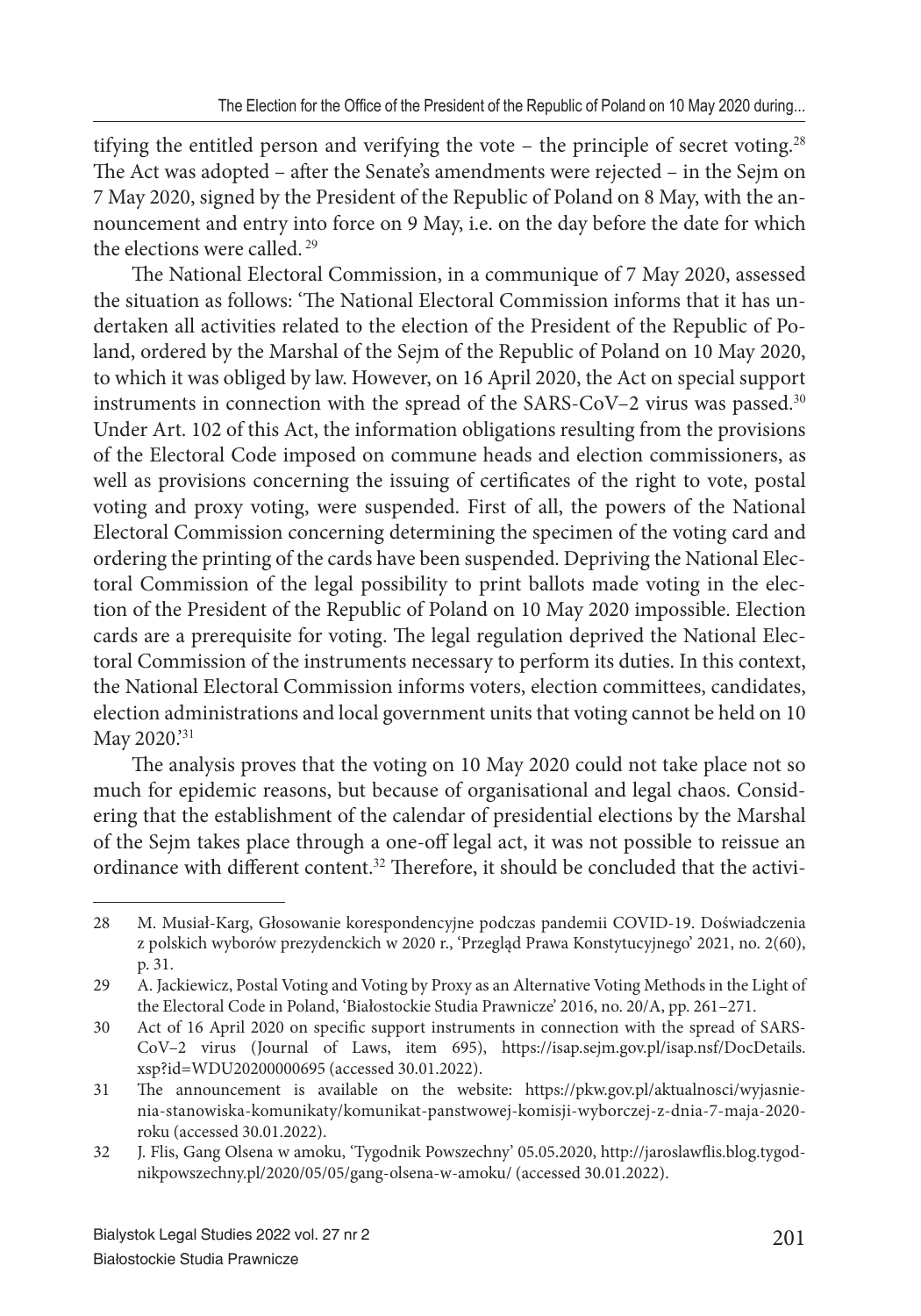ties of the Prime Minister and the Sejm aimed at preparing and holding the presidential elections for 10 May 2020 in an unconstitutional manner not compliant with the Electoral Code resulted in a constitutional crisis. $33$ 

# **4. A Solution to the Constitutional Crisis**

The rulers entrusted the solution to the constitutional crisis with the PKW, which on 10 May 2020 adopted a resolution that was the basis for actions aimed at setting the next voting date and – finally – electing the President of the Republic of Poland before the end of the term of office.

The PKW in Resolution No. 129/2020 of 10 May 2020<sup>34</sup> stated that 'in the election of the President of the Republic of Poland ordered for 10 May 2020, it was not possible to vote for candidates' (§ 1). However, the conclusion that the 'fact indicated in § 1 is equivalent in effect to that provided for in Art. 293 § 3 of the Act of 5 January 2011 – Electoral Code, the impossibility of voting due to the lack of candidates', which the PKW formulated in  $\S 2$  of the resolution, raises doubts. This statement did not correspond to the actual state of affairs. As well as the content of the Resolution of the PKW No. 121/2020 of 15 April 2020 on the list of candidates for the President of the Republic of Poland in the elections ordered on 10 May 2020<sup>35</sup> Content of § 2 of Resolution 129/2020 also disregards the legal status – the provisions of the Constitution of the Republic of Poland and the Electoral Code, in particular the provisions of Art. 161 § 3 of the Code. According to them, the PKW adopts resolutions within its statutory powers, particularly in the cases specified in Art. 161  $$1$  and 2.<sup>36</sup>

<sup>33</sup> See NIK audit results, Actions of selected entities in connection with the preparation of general elections for the President of the Republic of Poland ordered for 10 May 2020 using correspondence voting, Registration number: D/20/502, https://www.nik.gov.pl/kontrole/D/20/502/ (accessed 30.01.2022).

<sup>34</sup> Resolution No. 129/2020 of the National Electoral Commission of 10 May 2020 on the impossibility of voting for candidates in the election of the President of the Republic of Poland (Journal of Laws, item 967), http://isap.sejm.gov.pl/isap.nsf/download.xsp/WDU20200000967/O/ D20200967.pdf (accessed 31.01.2022).

<sup>35</sup> It confirmed the registration of the following candidates: Biedroń Robert, Bosak Krzysztof, Duda Andrzej Sebastian, Hołownia Szymon Franciszek, Kidawa-Błońska Małgorzata Maria, Kosiniak-Kamysz Władysław Marcin, Piotrowski Mirosław Mariusz, Tanajno Paweł Jan, Żółtek Stanisław Józef. See Resolution No. 121/2020 of the National Electoral Commission of 15 April 2020 on the list of candidates for the President of the Republic of Poland in the elections ordered for 10 May 2020, https://pkw.gov.pl/uploaded\_files/1586984616\_uchwala-o-liscie-kandydatow. pdf (accessed 30.01.2022).

<sup>36 § 1</sup> The National Electoral Commission issues guidelines binding on election commissioners, election officials and lower-level election commissions, as well as explanations for government administration bodies and local government units, as well as for organisational units subordinate to them that perform tasks related to the conduct of elections, and for election committees, and radio and television broadcasters.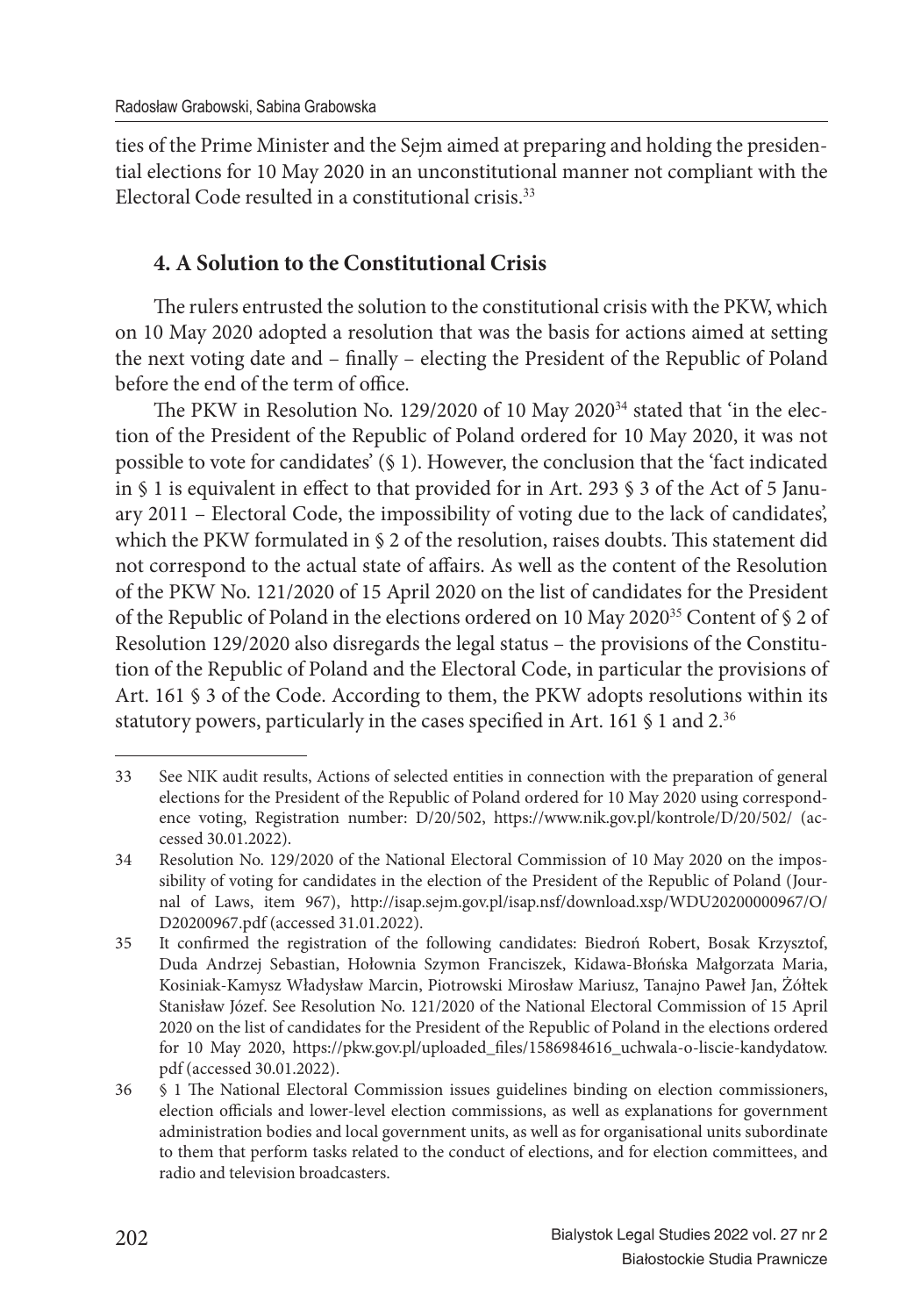PKW Resolution No. 129/2020 resolved the constitutional crisis but – due to the existence of glaring regulatory gaps in the Electoral Code – was based on a fictitious claim that there were no candidates, which was contrary to the facts. Instead, it responded to the political demand by quickly explaining the problem. There was no pro-system attitude in the actions of the PKW that would allow the problem to be solved while at the same time generating a clear signal about the need to change the law. To this end, on 10 May 2020 it should have taken the same steps as after any actual election, i.e. convene a press conference and announce the voting results. It could have read as follows: 'Since in the elections for the office of the President of the Republic of Poland, ordered for 10 May 2022, it was not possible to vote, the results of the elections, in terms of the number of votes cast for each candidate, amounted to 0 (zero) votes. The turnout was 0 (zero) per cent.' Thus, the PKW would gain a basis for issuing a resolution in which the solution of the existing constitutional crisis would be entrusted to the Supreme Court. Then, the problem would be resolved in a manner that does not raise legal doubts, based on the existing provisions, indicating the Supreme Court as the only body authorised to make decisions on the validity of elections, i.e. Art. 129 of the Polish Constitution.

### **Conclusions**

The conducted analysis allows for the following conclusions:

The regulations in force in Poland regulating the procedure for holding elections to the office of the President of the Republic of Poland are stable, as they have been in force since 1997, and their origins date back to 1990. They have also been repeatedly tested in practice – elections were held on their basis in 2000, 2005, 2010 and 2015. It should be noted that the 2010 elections took place after the death of the incumbent President of the Republic of Poland, under Art. 128 sec. 2 and Art. 131 sec. 1 and 2.

The election of the President of the Republic of Poland in 2020 was accompanied by emotions related to the polls of political parties and the candidates they support and the unusual epidemic situation. In addition, the course of the election was complicated by the Prime Minister and the Sejm. These authorities significantly modified the election procedure, containing derogations from the binding provisions of the Constitution of the Republic of Poland and the Electoral Code.

This disrupted the preparation for the elections, which were initially to be held under the constitutional and code provisions that had been in force for many years and verified in practice. As a result of the legally dubious entrustment of the powers

<sup>§ 2</sup> The National Electoral Commission shall repeal resolutions of district and regional electoral commissions and decisions of election commissioners made in violation of the law or inconsistent with its guidelines and refer the matter to the competent commission for reconsideration or decide on the matter.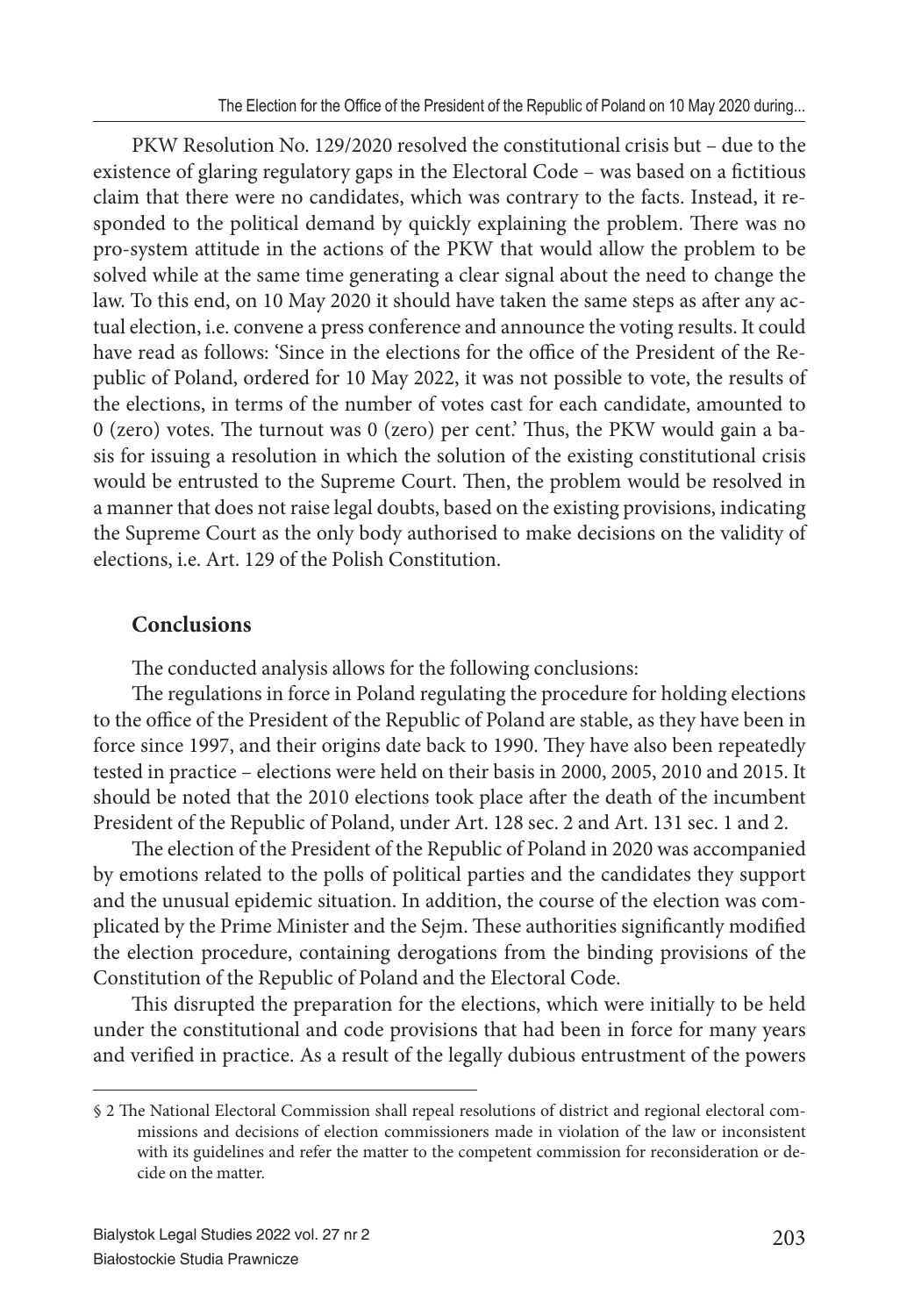to prepare and conduct elections to Poczta Polska, especially in the form of remote general elections by postal voting unknown to Polish regulations, the voting was not properly prepared and did not take place within the prescribed period.

In this context, doubts can be expressed as to the comprehensiveness of the constitutional and code provisions regulating the principles of election to the office of the President of the Republic of Poland. The events of 2020 revealed the existence of numerous legal loopholes relating to the presidential term of office, the institution of a 'substitute' for the President of the Republic of Poland, and the catalogue of premises authorising the election authorities to take steps to conduct elections despite the occurrence of abnormal situations.

The Act of 2 March 2020 on special solutions related to the prevention, counteraction and combating of COVID-19, other infectious diseases, and the emergencies caused by them is still in force. It has been amended 45 times, its volume has increased from 13 to 201 pages, and the scope of the regulations cover almost all areas of the functioning of the state and the people living in it. Based on it, an informal extraordinary state was introduced, which at the time of writing the article is already almost 22 months.

In 2020, the certainty as to the rules governing the election of the President of the Republic of Poland was seriously shaken. The findings made in this analysis allow us to treat the events of this period as a model example of a situation defined as the primacy of politics over law. Hence, numerous aspects of the identified problem elude research conducted in legal sciences and require a separate analysis, taking into account research areas typical for political science.

#### REFERENCES

- Balicki R., Weryfikacja ważności wyborów ogólnokrajowych w Polsce, 'Przegląd Prawa Konstytucyjnego' 2021, no. 4(62).
- Bezubik K.M., Olechno A., Could the Election Deposit Become an Electoral Qualification? Remarks on the Example of the Election of Head of State, 'Białostockie Studia Prawnicze' 2016, no. 20/A.
- Ciapała J., Prezydent w systemie ustrojowym Polski, Warsaw 1999.
- Dahl M., Lewandowska M., COVID-19 a proces legislacyjny posiedzenia Sejmu Rzeczypospolitej Polskiej IX kadencji, 'Przegląd Prawa Konstytucyjnego' 2021, no. 5(63).
- Dudek D., Prezydent Rzeczypospolitej Polskiej refleksje w 100-lecie instytucji, 'Przegląd Prawa Konstytucyjnego' 2021, no. 4(62).
- Flis J., Gang Olsena w amoku, 'Tygodnik Powszechny', 05.05.2020, http://jaroslawflis.blog.tygodnikpowszechny.pl/2020/05/05/gang-olsena-w-amoku/.
- Florczak-Wątor M., Konstytucyjne uregulowania problematyki zastępstwa prezydenta w Rzeczypospolitej Polskiej i państwach z nią sąsiadujących, 'Przegląd Prawa Konstytucyjnego' 2010, no. 2–3.